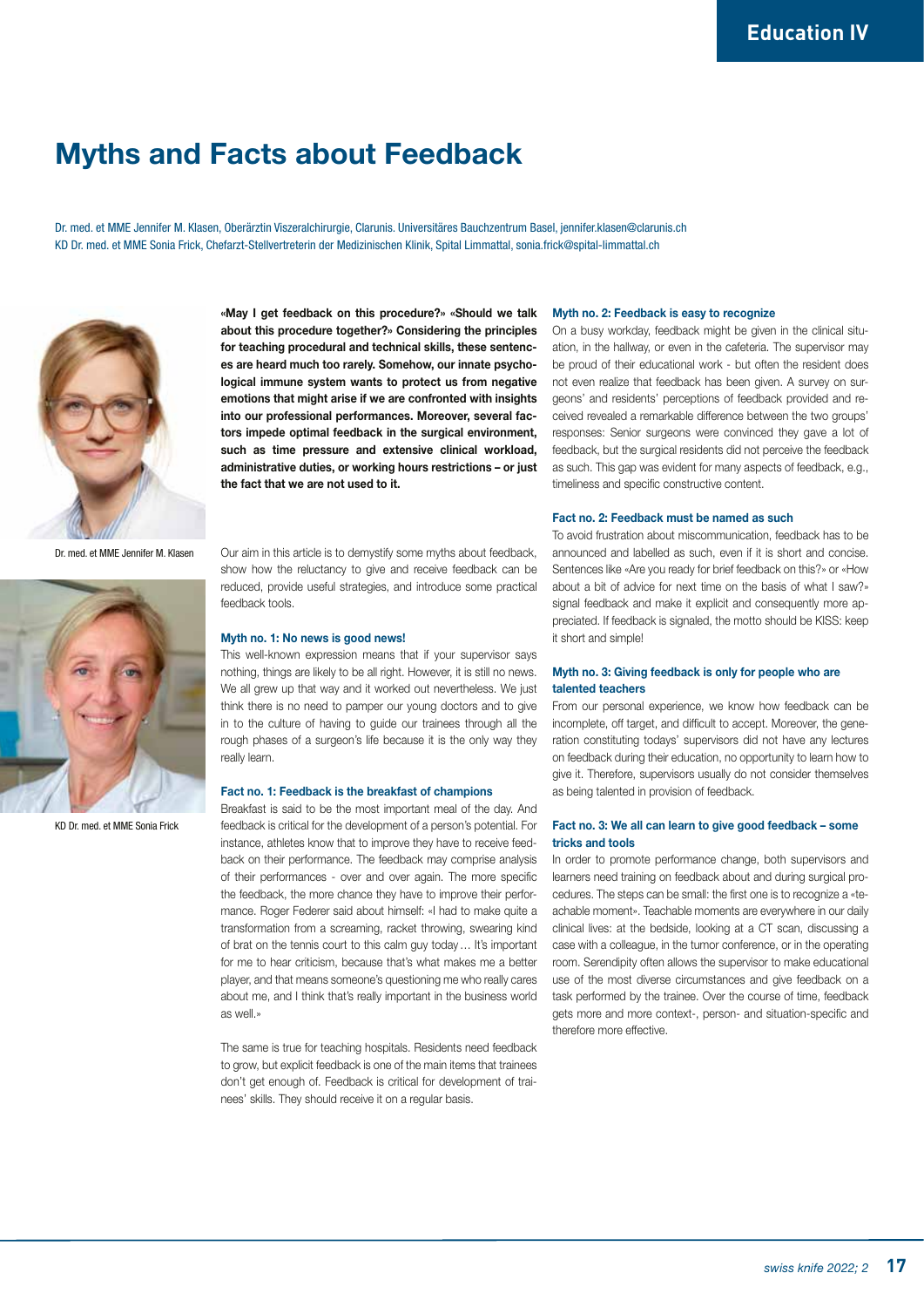# Tools for inside and outside the OR

To remain in the KISS mode, we start with two concepts that are not specifically designed for medicine but are nevertheless very useful.

### The knowledge gap

Knowledge gaps are a ubiquitous phenomenon. For feedback in medicine, the questions are formulated in a specific way to point out where improvement should take place.

There are some alternative tools to handle feedback in the OR. One alternative is the SHARP feedback tool; its use and steps are shown below:

| Question              | Example                                                                                                                                                                       |
|-----------------------|-------------------------------------------------------------------------------------------------------------------------------------------------------------------------------|
| «I noticed »          | I noticed that you mainly talked to the patient and did not address the<br>spouse at his side at all.                                                                         |
| «I worry / I wonder » | I worry that she did not feel as if she could express her questions about<br>the situation of her husband, and I wonder whether she really felt com-<br>fortable in the room. |
| «Can you explain?»    | Can you explain to me why you chose to do that?                                                                                                                               |

Examples of questions designed to close the knowledge gap.

### The Feedback Fingers



There are many versions of the feedback fingers on the Internet. This device plays with our memories of childhood rhymes and the-

The 5-finger feedback method. https://easy-feedback.com

The BID model

The BID (Briefing, Intraoperative teaching, Debriefing) model focuses on setting objectives for the trainee's performance during a briefing, giving immediate and specific feedback during the task (intraoperative teaching), and providing guidance for future practice (debriefing). The goal is to involve learners actively in the creation of learning objectives.

| <b>Step</b>             | <b>Task</b>                                                                                          | <b>Script</b>                                                        |
|-------------------------|------------------------------------------------------------------------------------------------------|----------------------------------------------------------------------|
| <b>Briefing</b>         | Set learning objectives                                                                              | "What would you like to focus<br>on <sup>2</sup>                     |
| <b>Intraop Teaching</b> | Teaching during the<br>encounter                                                                     | Focus on stated objectives                                           |
| Debriefing              | Reflect on how it went<br>Teach general rules<br>Reinforce what went well<br><b>Correct mistakes</b> | "How did you think you did?"<br>"You did well at"<br>"Next time, do" |

Table 2: The BID method (steps, tasks and script).



5-step Feedback Tool for Surgery.

### Don't make sandwiches

The sandwich model, although an established feedback tool, does not live up to expectations. The criticism is often embedded in artificially constructed compliments, and the negative message kills the positive ones.



An illustration of why we should not use the sandwich model.